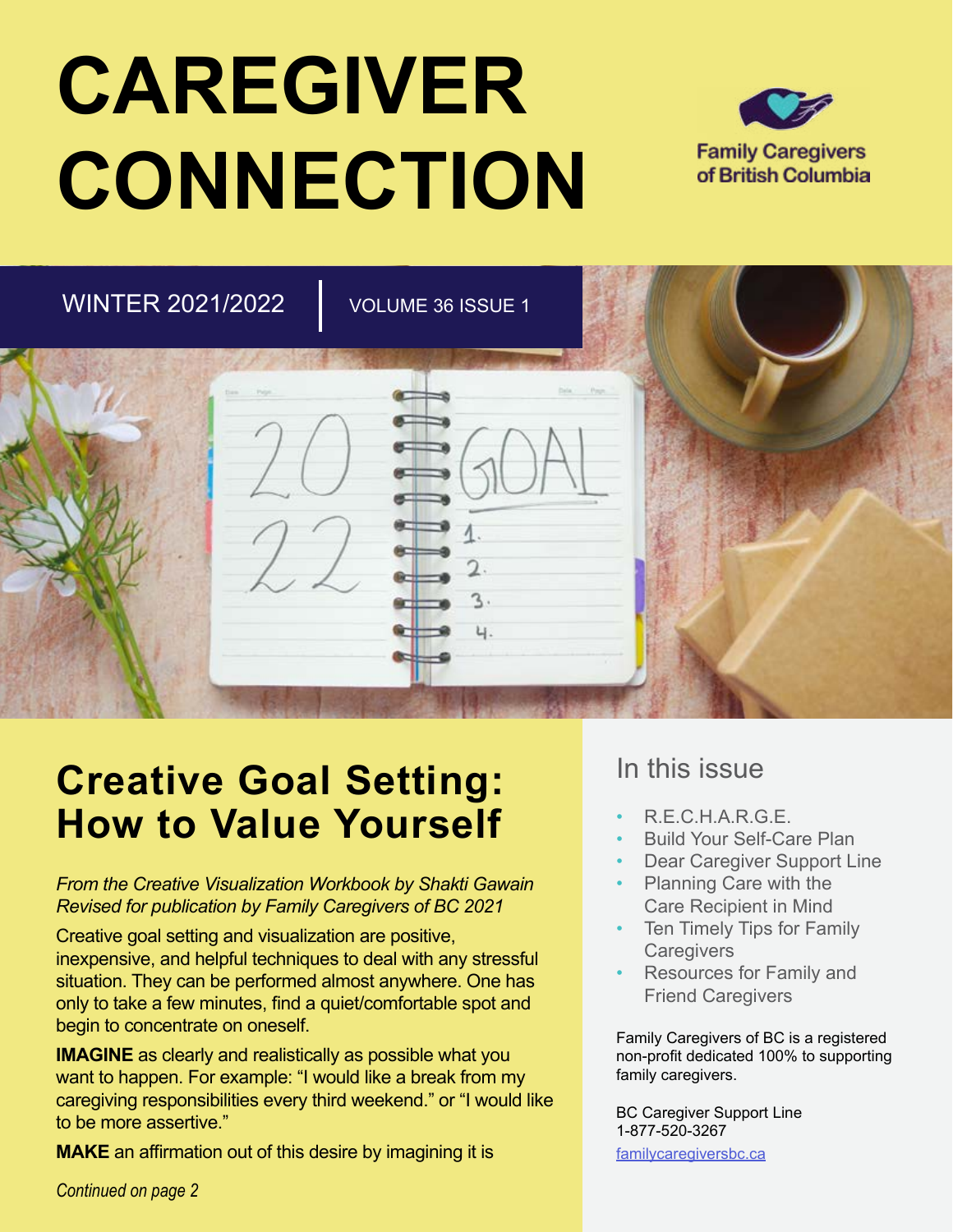already happening or feeling it as if it were already true. Put it in the present. "I have arranged my caregiving responsibilities so that I have a break every third weekend." or "I speak up and express my needs appropriately."

**CONSCIOUSLY** turn it over to your higher self or the higher power of the universe. Just relax and let the higher force go to work within you to create it. Be open to growing and changing. You may need to start your creative goal setting with an affirmation like" "I trust in the creativity and ingenuity of my higher self. I am open to growth and change."

**POST** your affirmations around the house.

**WRITE** down all the reasons why you think you can't have what you want. For example:

- I do not deserve so many breaks.
- He or she will not get the proper care.
- It is my job to care for this person.
- My friends will not approve.
- My family will call me selfish.
- The person I care for will be miserable and make life miserable when I return.
- Other caregivers will not be as patient or look after their needs.

Decide which of the statements have the most power over you. Write an affirmation to counteract each one. For example: "Others do provide high standards of care. I can let go of wanting to control this." "I am loved and respected by my family and friends. They support and admire my desire to remain active outside my caregiving responsibilities."

Like any other new technique, this one will take some learning. Persevere. You are worth it!

### **How to Value Yourself**

**Don't demand perfection from yourself.** Set realistic goals that you can and want to achieve. Have the courage to be imperfect.

### **Reward, comfort, and love yourself.** You're OK!!

You have the right to decide what to do, how, and what you want to be without making excuses,

justifying, or saying "I'm sorry". You are responsible totally for who you are today and will be tomorrow. So, it's your life and what happens is up to you.

**Refuse to be manipulated by other people's greed, helplessness, or anger.** Set limits. Say "no" when you mean "no". Confront those who try to manipulate you with "you should" and offer guilt provoking statements

**Check your "shoulds" to yourself.** It is something you want? Ok. Something you must do, like pay your bills. That's reality. But that's not a "should".

**Recognize feelings of inadequacy and guilt for what they are – legacies from your past.** You can decide not to feel that way.

**Be constructively selfish.** In the long run, doing what is best for you is usually best for everyone concerned. Remember that no matter what you do, someone is not going to like it so you have to risk being disliked, or even ending relationships if you are going to function in your own best interests.

**Recognize that there are limits to your power.**  You control no more than 50% of a relationship – your half.

#### **Don't answer questions you don't want**

**to answer.** Questions are often threatening, demanding, manipulative-especially the WHY and WHY NOT questions. Nowhere is it engraved in stone that you must answer questions.

#### **Stay in the here-and-now and cope with**

**reality.** If you blame others or the world for your problems…or if your behaviour is aimed at making you feel better instead of solving your problems – you are defending instead of coping. Every healthy person has problems and you do have the ability to cope with them.

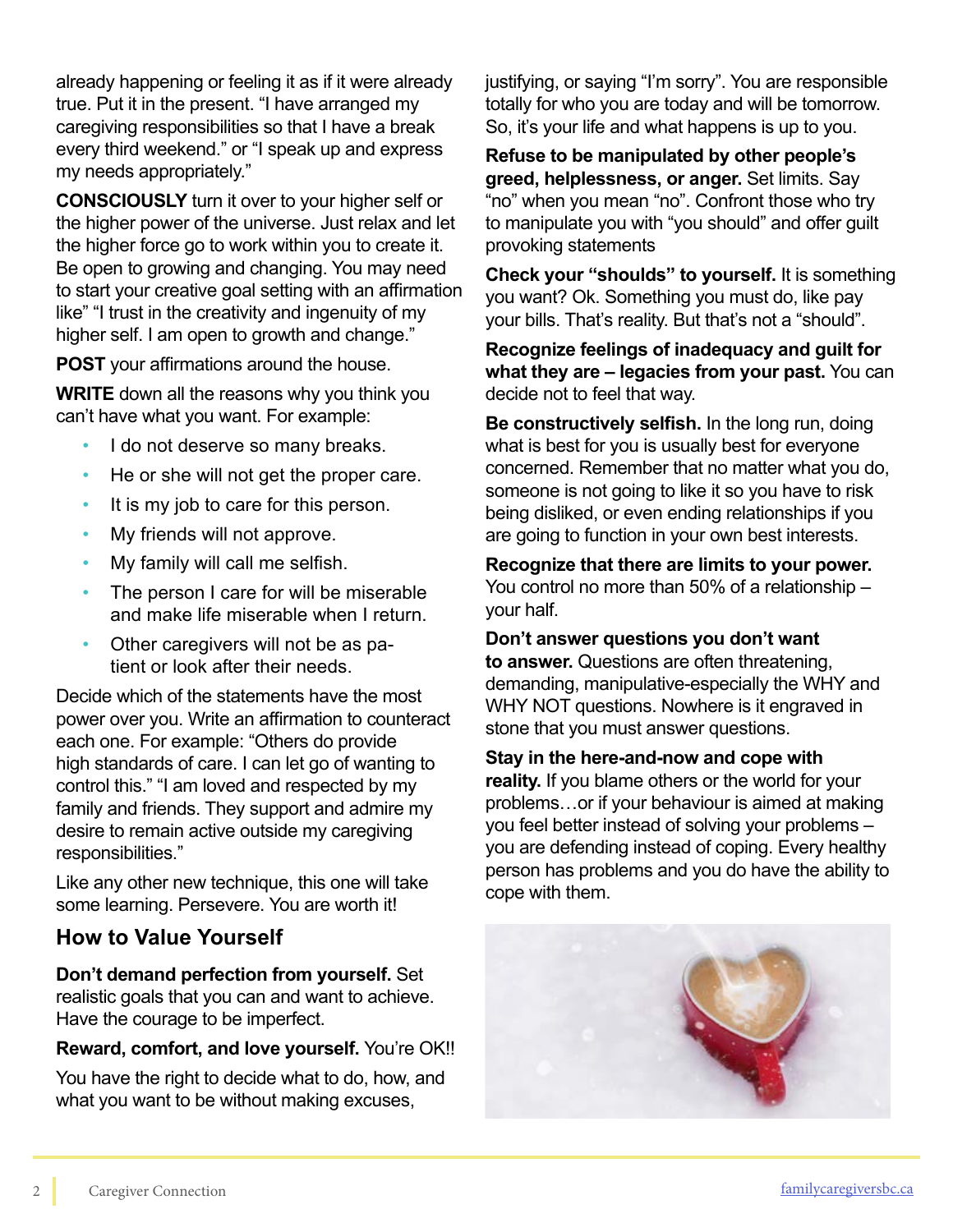## **Editor's Note Planning for the Coming Year**



By Victoria Lougheed Education and Learning Lead, Family Caregivers of BC

I am honoured to take the reins for the Caregiver Connection from Kate Landreth as she embarks on her own adventure in parenting a newborn this year. As a family caregiver myself, I find it helps me to set goals at the start of each year.

First, I review my calendar and take stock. I note appointments, events, milestones, and reminders for a thousand tasks and patterns like pharmacy trips, doctors' visits, team sports, etc. Next, I read my journal to see what has gone well and where I've struggled as a caregiver. One tool that helps me is an online calendar I share with others in my circle of care. Everyone can see what's coming up for my family and care recipient. When friends reach out to offer support, I can see what's coming and give them ready suggestions.

Planning also helps me keep up my self-care. Making commitments to meet friends helps me follow through, instead of staying home – which I might if it was just me. I look for events or classes we can take – cooking, watercolor, or yoga are ways to get out regularly.

Articles in this issue may inspire you with ideas for planning your coming year. Our Dear Caregiver Support Line column provides information about hiring private care for your care recipient. This is a caregiving decision that needs some planning and is especially timely to this edition.

Wishing you a year of contentment and connection,

Victoria Lougheed Education and Resource Lead (interim)

### *We gratefully acknowledge our donors and funding partners*





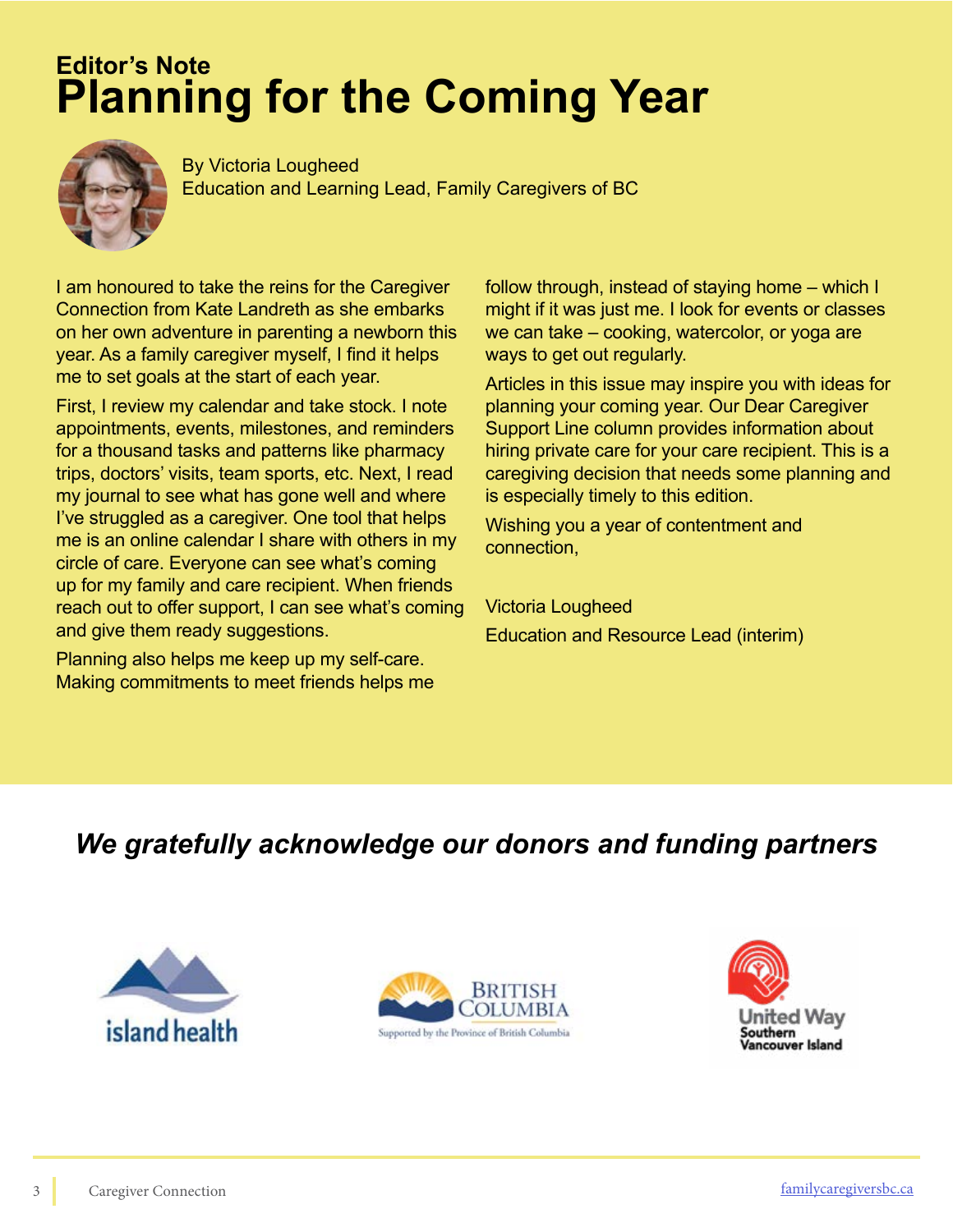## **Recharge**



### *By Mary Damiano*

Recharging your batteries is one of the most important ways to help your loved one.

## R**est**

One of the most important things a caregiver can do for the person they're caring for is to take care of themselves. A caregiver who wears himself out and keeps going 24/7 risks burnout.

## E**at right**

Take a cue from your loved one's diet and take the opportunity to eat healthy things as well. Maybe you don't have to adhere to such a strict diet but eating right certainly never hurts. Take vitamins if you don't get enough nutrition from your food.

## C**ommunicate your needs to others**

Don't expect anyone, even other family members, to read your mind about what you or your loved one needs. Let people around you know about things that need to be done and that you could use help occasionally.

## H**ydrate**

Drink lots of water. Water hydrates your body and keeps you energized.

## A**ccept help**

It's one of the best things a caregiver can do for their loved one and for themselves. Get over the notion that the only way to get it done is to do it yourself. When you have a few moments, really think about what will make life a little easier. Then when people ask, you'll be ready. Helping makes people feel good about themselves. Don't deprive anyone of that joy.

## R**espite**

Caregivers should make a point of getting away sometimes, to take a mini respite for themselves. A movie, lunch somewhere, walking along the beach or through a park can be enough to get some distance and come back with a fresh perspective on things.

## G**et enough sleep**

This is often hardest because you're on someone else's schedule. But sleep is one of the best things we can do for ourselves. Eight hours of sleep is ideal, but if this is impossible, try breaking sleep up. A short nap can be very refreshing and just the thing you need to get you through the day.

### E**xercise**

Anything will help. Walk around the block when you have a few spare minutes. Try yoga, something that will exercise your muscles, yet relax your mind. Meditate. Spend a few minutes alone and quiet.

Adapted from [http://www.caregiver.com/articles/](http://www.caregiver.com/articles/print/recharge.htm) [print/recharge.htm](http://www.caregiver.com/articles/print/recharge.htm)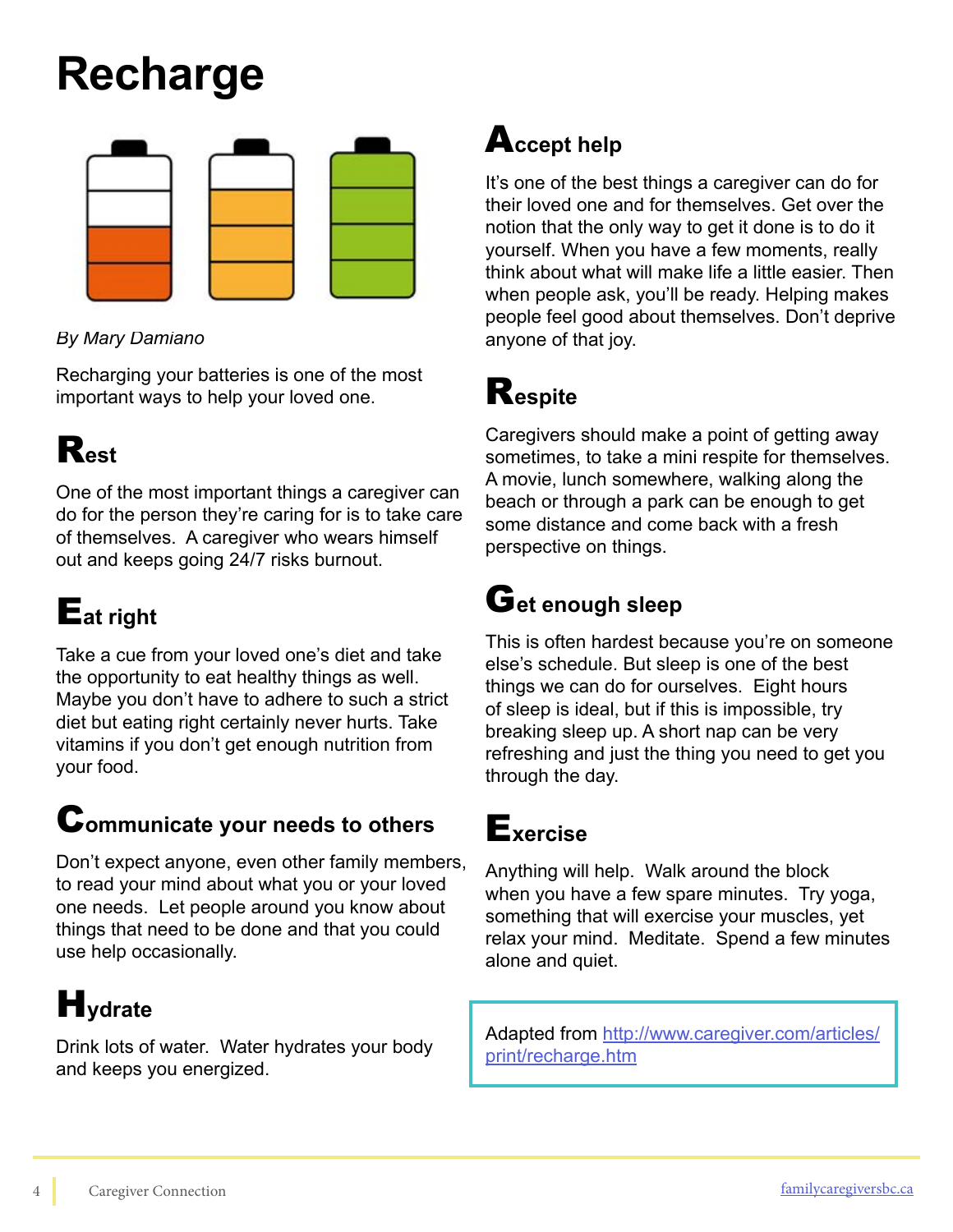## **Caregiver Self Assessment**

Start by responding to the statements below to recognize the positive steps you are already taking to ensure you stay healthy, and to identify areas where you might consider action to help keep you resilient.

1. I am satisfied with my overall personal health.

Yes No

2. I have the skills and information I need in order to give the required care.

Yes No

3. I maintain regular contact with family and friends and make time to spend with them

Yes No

4. I can ask for and accept help when it's offered. I know I don't have to, and can't do this alone.

Yes No

5. I am able to communicate effectively with the person I am caring for, as well as others involved in their care.

Yes No

6. I am aware of community resources available to help support me in my caregiver role.

Yes No

7. I am aware of caregiver support groups (locally or online) and/or have a supportive network where I can share my challenges and successes.

Yes No

8. I make use of respite options available and take breaks from my caregiving responsibilities. Yes No

9. I have gathered information about the progression of my care recipient's disease so I know what to expect and can prepare in advance as best I can.

| Yes | <b>No</b> |
|-----|-----------|
|-----|-----------|

10. I know how to navigate the healthcare system and who to ask if, and when I need help

Yes No

### **What's your score?**

Give yourself one point for every "Yes" answer.

**8-10 Points:** You are already taking several important actions to take care of yourself. Look closely at statements where you answered "No," and consider whether accessing more resources would be helpful.

**5-7 Points:** You understand the importance of self-care, but you're not always able to take action to support yourself. Consider any barriers you have to self-care, and ask yourself whether these are external (you don't know about the resources that exist to help you) or internal (you have trouble asking for and receiving support). Sharing the care is essential to finding enough time and energy for yourself. Choose one statement you responded "No" to work on this week.

**Fewer than 5 Points:** Without contributing to your own well-being, caregiving quickly becomes overwhelming and unsustainable. Use this list of ten statements as a guide to creating a self-care plan, and start with learning more about the caregiver support resources available to guide you. It will be important for you to identify resources you're not currently using in your social circle, such as family, friends, acquaintances and neighbours, to share the care and create some much-needed space for addressing your own well-being.

*Adapted from Robert S. Stall, M.D. (2002)Caregiver's HandbookBuffalo, New York*

**Find resources to help you on Family Caregivers of BC's website: [familycaregiversbc.ca](http://www.familycaregiversbc.ca)**

**Need help now? Call our tollfree Caregiver Support Line 1-877-520-3267**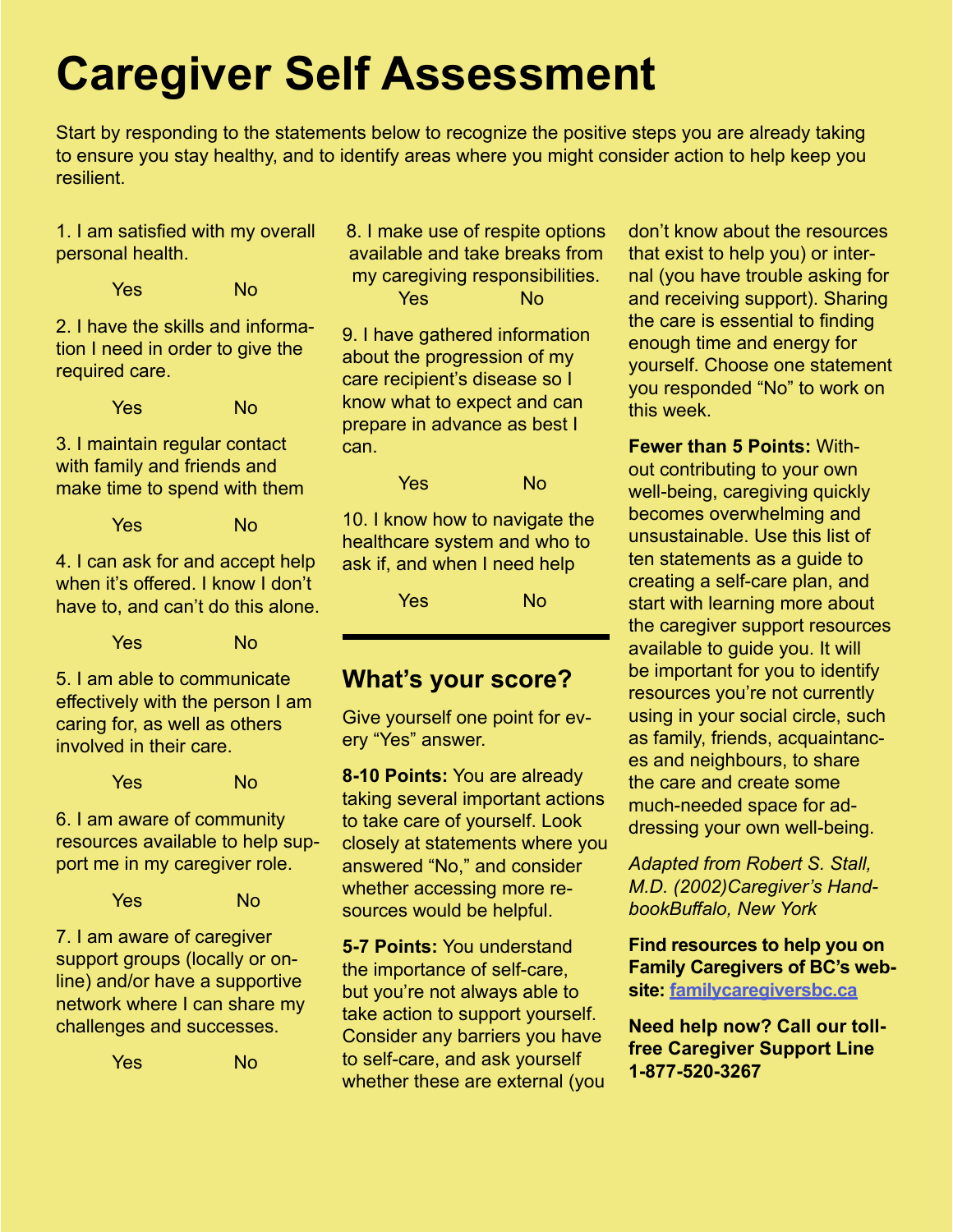## **The Value of Planning for Yourself as a Caregiver**

### By Victoria Lougheed

If you Google 'Caregiver Plan' or 'Goal Setting Tips for Caregivers', you'll get a lot of ideas to build a caregiving plan for your care recipient. This is important work that will help you have a smooth caregiving experience with your care recipient. But what about YOU? As a caregiver, you have needs, too. If you don't build ways to meet your own needs, you risk burnout and exhaustion. These can lead to illness and compromise your ability to be an effective caregiver. They can also make you less adaptable to sudden or unexpected changes in your care recipient's needs.

To avoid these pitfalls, you may want to think about what YOUR requirements are in the caregiving relationship and find ways to make sure you have a self-care plan. You may need to build in accountability measures that encourage you to keep your commitments to yourself. I like to put things in writing, then post them somewhere I can see on a regular basis – like on my fridge. I also try to engage others in my planning so that I am accountable for keeping my plans.

Here are some things to consider. You can also use our [Caregiver Support Plan flipbook](https://www.familycaregiversbc.ca/archives/3d-flip-book/caregiver-support-plan).

| <b>Respite</b><br>What are my respite needs?<br>(Getting time to take a walk, go<br>for a coffee date, etc.)                                             | <b>Daily</b>       |  |  |
|----------------------------------------------------------------------------------------------------------------------------------------------------------|--------------------|--|--|
|                                                                                                                                                          | <b>Weekly</b>      |  |  |
|                                                                                                                                                          | <b>Monthly</b>     |  |  |
| <b>Connection</b>                                                                                                                                        |                    |  |  |
| What community connections do I<br>need to make? (Think about who<br>and what helps you feel a sense<br>of belonging.)                                   | <b>Daily</b>       |  |  |
|                                                                                                                                                          | <b>Weekly</b>      |  |  |
|                                                                                                                                                          | <b>Monthly</b>     |  |  |
|                                                                                                                                                          |                    |  |  |
| <b>Build a Hobby</b><br>What activities can I do on my<br>own? (Do you enjoy photography,<br>writing, knitting, painting, etc.?)                         | <b>Daily</b>       |  |  |
|                                                                                                                                                          | <b>Weekly</b>      |  |  |
|                                                                                                                                                          | <b>Monthly</b>     |  |  |
|                                                                                                                                                          |                    |  |  |
| <b>Accountability</b><br>What tools can I engage to make<br>sure I keep my Caregiver Plan<br>going through the year? (For<br>example, another person you | People             |  |  |
|                                                                                                                                                          | <b>Commitments</b> |  |  |
|                                                                                                                                                          | <b>Classes</b>     |  |  |
| have to answer to on a regular<br>basis, or an art or fitness class.)                                                                                    |                    |  |  |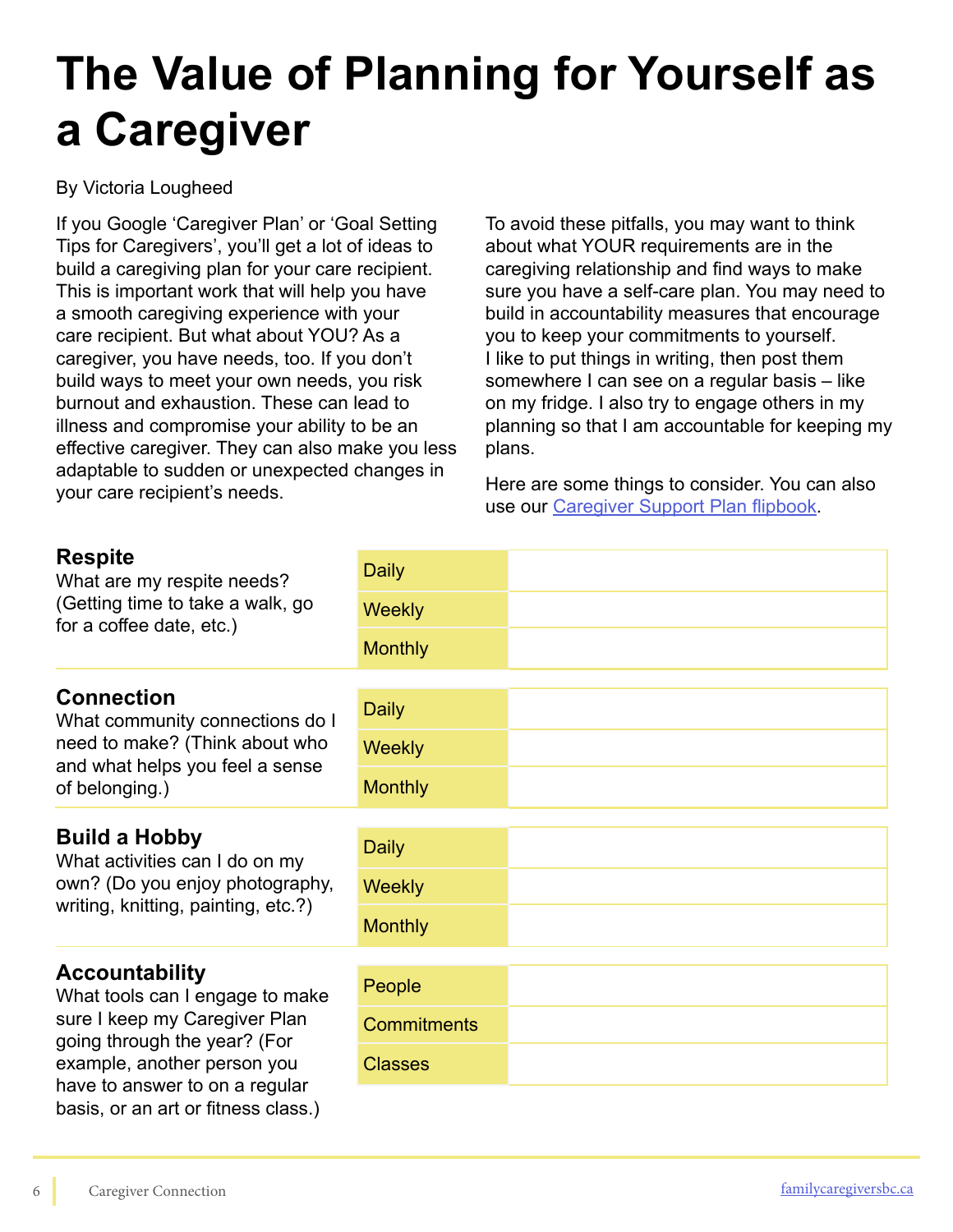Dear Caregiver Support Line

### **Hiring Private Care**

*I am writing to you on behalf of my spouse today, who is very concerned about her parents' declining mobility. Their care needs are rapidly increasing, and she would like them to continue living in their own suite. In addition to subsidized services offered through the Health Authority, we are considering hiring private help to assist with their increased care needs. We are not sure how to go about doing so and would appreciate any guidance you could provide.* 

### *Many thanks, Jennifer*



Families often use a combination of publicly funded supports, not-for-profit services, and private supports when designing care and support plans for their care recipients. The two most common forms of hiring care are through a home care agency or hiring a private independent home care provider. There are many factors to consider when determining whether to contract with an agency or to hire an individual directly, including:

- the amount of effort you are prepared to invest in the hiring and supervision of a home care support provider,
- the amount of time and potentially specialized services required,
- the importance of consistency in who provides care and,
- the financial resources available.

Before jumping in with both feet, you may want to ask what and how much support is needed. Start by making a list of personal care needs, household tasks, transportation, meal preparation, medication management, companionship, as well as compatibility.



### **Private Home Care Agency**

A local, reputable home health care agency is often the first choice for families and seniors. A private home care agency takes care of many aspects of the process. It completes criminal record checks, screens, and trains the caregiver(s), as well as requires a professional code of conduct. The agency typically sets up a care plan in consultation with all involved and manages all aspects of the care provided. This is especially important when care needs change quickly or unexpectedly. If a caregiver is not able to come to your home, the agency will work to send a substitute caregiver.

If you go this route, we recommend doing some thorough research on existing private agencies in your community. Compile a list of questions to ask agencies you interview. Talk to family, community members, and friends who may have recommendations. Phone several agencies and compare how they fit your care recipients' and your family's needs and values.

### **Private Independent Caregiver**

A caregiver can be hired directly by searching online or in the community. Look for someone advertising their services, or post an online ad yourself. Hiring an individual caregiver requires more upfront time on your behalf for conducting

*Continued on page 8*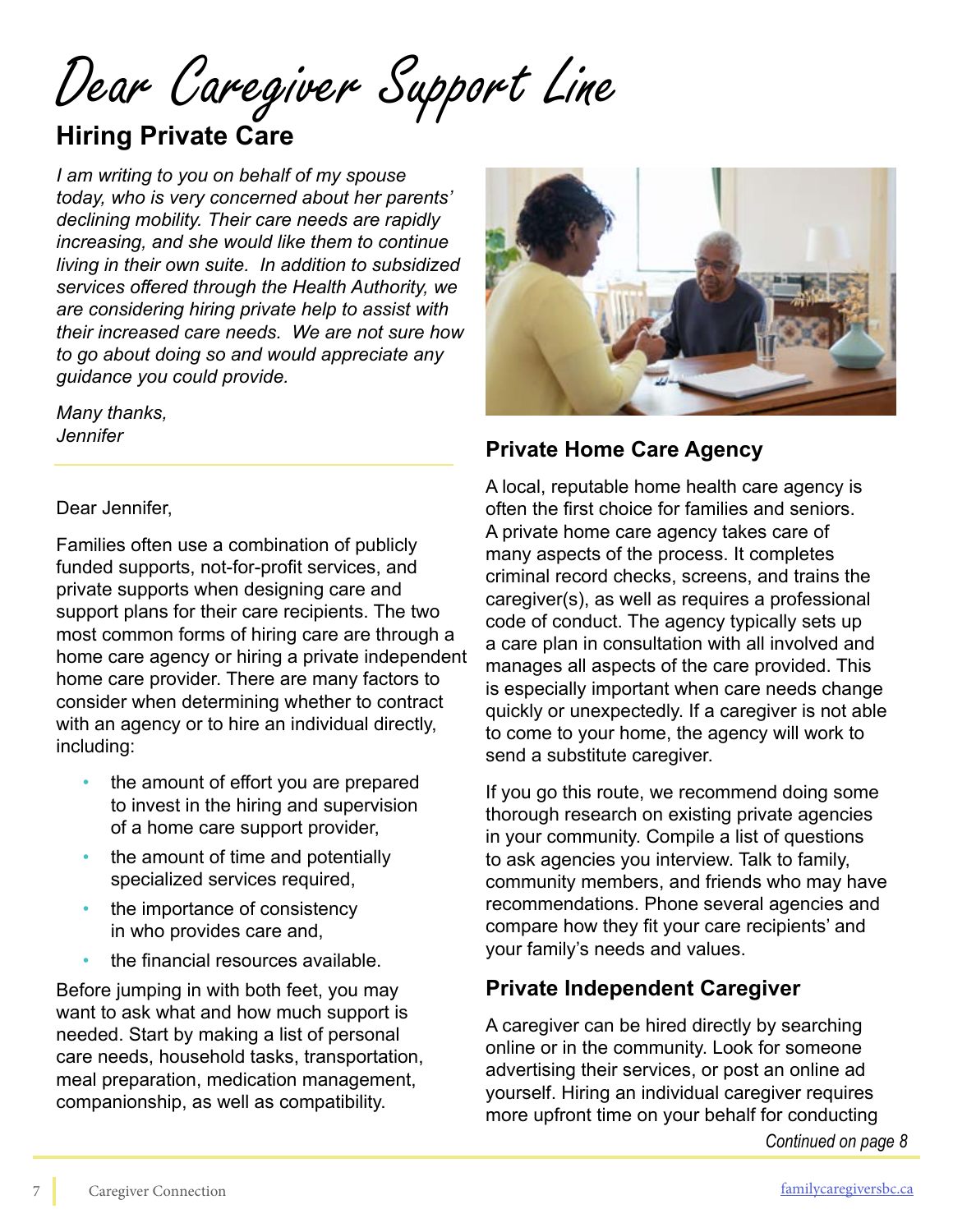interviews, criminal record checks, developing service contracts, checking references, and insurance coverage. The benefits of hiring a private caregiver directly include potentially lower costs and the ability for your family to choose their direct care provider. The challenges can include difficulties in finding someone to provide the specific care services needed and the need to resolve conflicts, should misunderstandings arise.

If you go this route, we suggest you create a clear job description with a clear set of task expectations that serve as a baseline for developing ad postings, screening online care provider postings, and conducting interviews with applicants. As with a private agency, also talk to family, community members, and friends who may have recommendations. Local senior centers or your local health authority. Ask for the Home and Communitiy Care Department.They may have lists of private health care providers available.

Please consider that whatever route you choose, it is still important for you to engage with the public health system. Don't bypass this step. Circumstances, care needs, and caregiver abilities can change quickly. Health authorities have specific and specialized programs and services to support seniors to remain independent and in the community. It is important to be "in the system" especially if care needs

become more complex and your wife's parents require long-term care. Having this connection is valuable should their circumstances change.

For examples of research and interview questions, as well as initial considerations on service contracts and insurance coverage please consult our FCBC article, ["The ins and outs of](https://www.familycaregiversbc.ca/home-based-care/the-ins-and-outs-of-hiring-private-care/)  [hiring private care](https://www.familycaregiversbc.ca/home-based-care/the-ins-and-outs-of-hiring-private-care/)". Please reach out to the BC Caregiver Support Line at 1-877-520-3267 with any further questions or concerns you might have. We look forward to connecting with you.

Sincerely,

Caregiver Support Team

### **Additional Resources**

*[Caregivers Out Loud Podcast](https://www.familycaregiversbc.ca/podcast/episode-12-moving-from-home-to-a-care-facility-next-steps)* #12 – Moving from home to a facility – next [steps](https://www.familycaregiversbc.ca/podcast/episode-12-moving-from-home-to-a-care-facility-next-steps)

Webinar: [Considerations for a Move to](https://www.familycaregiversbc.ca/archives/video/considerations-for-a-move-to-residential-care)  [Residential Care](https://www.familycaregiversbc.ca/archives/video/considerations-for-a-move-to-residential-care)

[Transitioning to Long Term Care](https://www.familycaregiversbc.ca/caregiver-learning-center/read-resources )

## **"It takes as much energy to wish as it does to plan."**

**– Eleanor Roosevelt**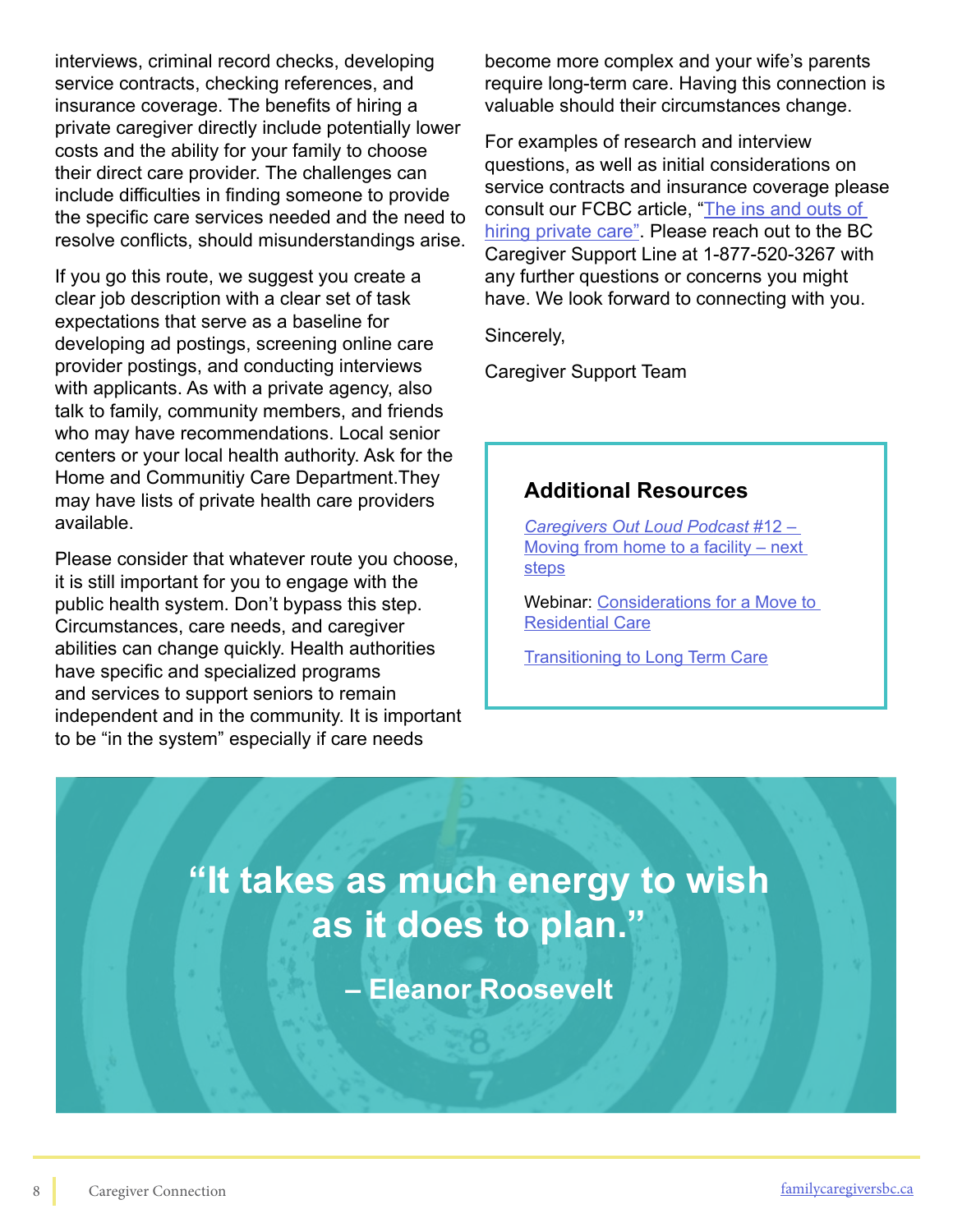## **Planning Care with Your Care Recipient in Mind**

*Handbook for Caregivers, Fraser Health Authority, April 2005*

*Revised 2021 by Family Caregivers of BC for publication.* 

It can be very difficult for someone to accept help, especially if they have never had to do so before. In making the adjustments to new health concerns, the care receiver may:

- Experience a sense of losing control over their life and resist offers of care.
- Try to fight what is happening and try to hold on to the life they know.
- Worry about becoming a burden or dependent on their spouse or children
- Refuse to admit they need help or become very demanding.
- Fear that old friends will distance themselves.
- Fear isolation, or gradually become isolated, as they can no longer get around as they used to.
- Experience sadness or anxiety because of a changing self-image.

Changes in health can be very upsetting for the whole family, but, if one understands that everyone is just trying to cope, it may help with the overall caregiving. Some helpful ideas include:

- Setting up a caregiving routine to meet the care recipient's needs and mood. Don't force them to take part in activities if they don't want to but encourage them to join in if they want. Offer activities more than once as they may not engage one day but will another day.
- Building self-respect and not overhelping. It is easy to focus on what a

care recipient can't do instead of what they can do. You may be tempted to take over everything. That will lead to anger and resentment in the short term and increase dependence and helplessness. Encourage them to do whatever they can even if it takes more time and isn't done as well as you would like.

- Finding ways they can help you. You can break tasks down into smaller parts, such as folding laundry but not putting it away. People like to feel that they are contributing something, even if it's advice or companionship. It helps them to feel a sense of belonging and improves self-esteem.
- Including them in care and the conversation. Have the care recipient take part in family decisions whenever possible, especially if the decision impacts them.
- Asking visitors to arrange a time to stop by so that the care recipient can be ready. One or two visitors at a time may probably be all that a confused person can handle. It is important to maintain social contact, but if the care recipient is weak or ill, they may not feel like having visitors.

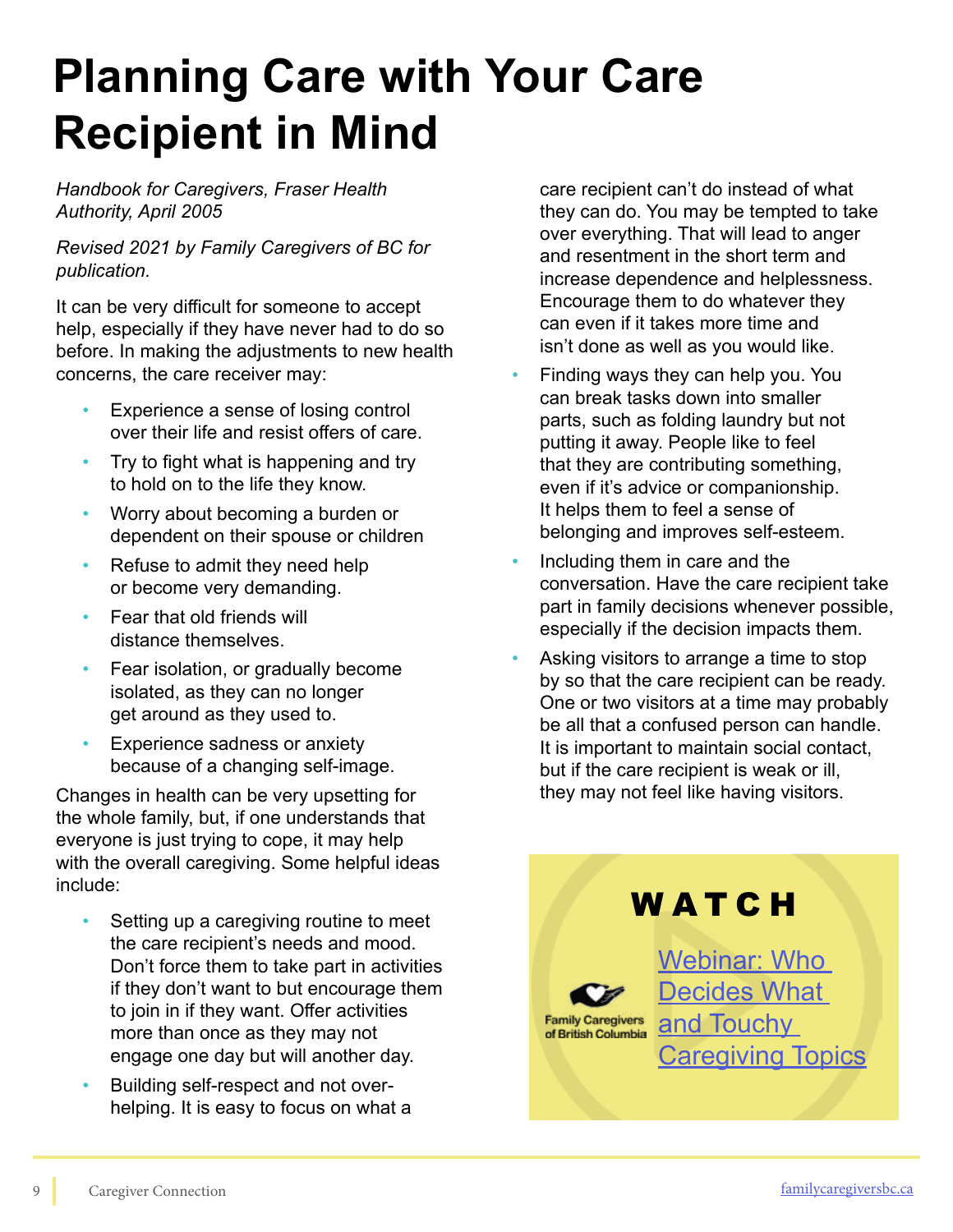## **Ten Tips for New Family Caregivers**

By Dorothy Orr, Caregiver Coach Revised 2021 by Family Caregivers of BC for publication.

- **1.** Get help with tasks and chores early in the illness - your loved one will get used to having other people around the home.
- **2.** Involve other members of your family from the beginning of the illness. Even if you are the only one who sees the changes taking place, pass this on as information only - not as a debating issue.
- **3.** Access all the information you can about the illness and educate yourself as much as possible about its progression - diseasespecific organizations, your doctor, and the public library are all good information sources.
- **4.** Recognize and learn to accept that anger, anxiety, and guilt are normal feelings given the situation you are experiencing - they come not only from being tired but also from the losses you are experiencing.
- **5.** Join a support group as soon as you can. You do not need to be alone on this journey.
- **6.** Every change in your loved one means more adaptation and change for you. Acknowledge that this gives you the right to feel off-balance some days.
- **7.** Forgive yourself for not being perfect. Caring for someone with a chronic or terminal illness turns your life inside out.
- **8.** Make friends with your family physician and ask for time to speak with her/him alone, if you need to do so.
- **9.** Get regular physical check-ups, eat a balanced diet, and try to take time out to express sadness, anger, and helplessness. Accept yourself for being human and try to do at least one thing that you enjoy every day.
- **10.** Take one day at a time while planning for the future. Good planning means getting to know and implementing any legal and financial considerations, facility placement issues, or palliative care.

### **Lastly, BE KIND TO YOURSELF.**

### **Join a Community Caregiver Support Group**

Due to COVID-19 please check with the individual support group to know how they are providing support at this time.

Visit www.familycaregiversbc.ca/get-help/other-communitysupports to find details on caregiver support groups in your community.

### **Support groups can be found in the following B.C. communities:**

10 Caregivers Connecticut Connecticut Connecticut Connecticut Connecticut Connecticut Connecticut Connecticut<br>20 Caregivers Connecticut Connecticut Connecticut Connecticut Connecticut Connecticut Connecticut Connecticut Abbotsford **Burnaby** Campbell River **Chilliwack** Comox Valley

**Coquitlam** Cowichan Valley Cranbrook **Delta** Gabriola Island East Kootenay West Kootenay **Keremeos** Lake Country **Langley** 

- Maple Ridge Mayne Island Nanaimo North Vancouver **Oliver** Pender Island **Penticton** Port Alberni Port Coquitlam **Princeton**
- - Prince George Richmond Salt Spring Island **Sidney Smithers Summerland Surrey Vancouver** Victoria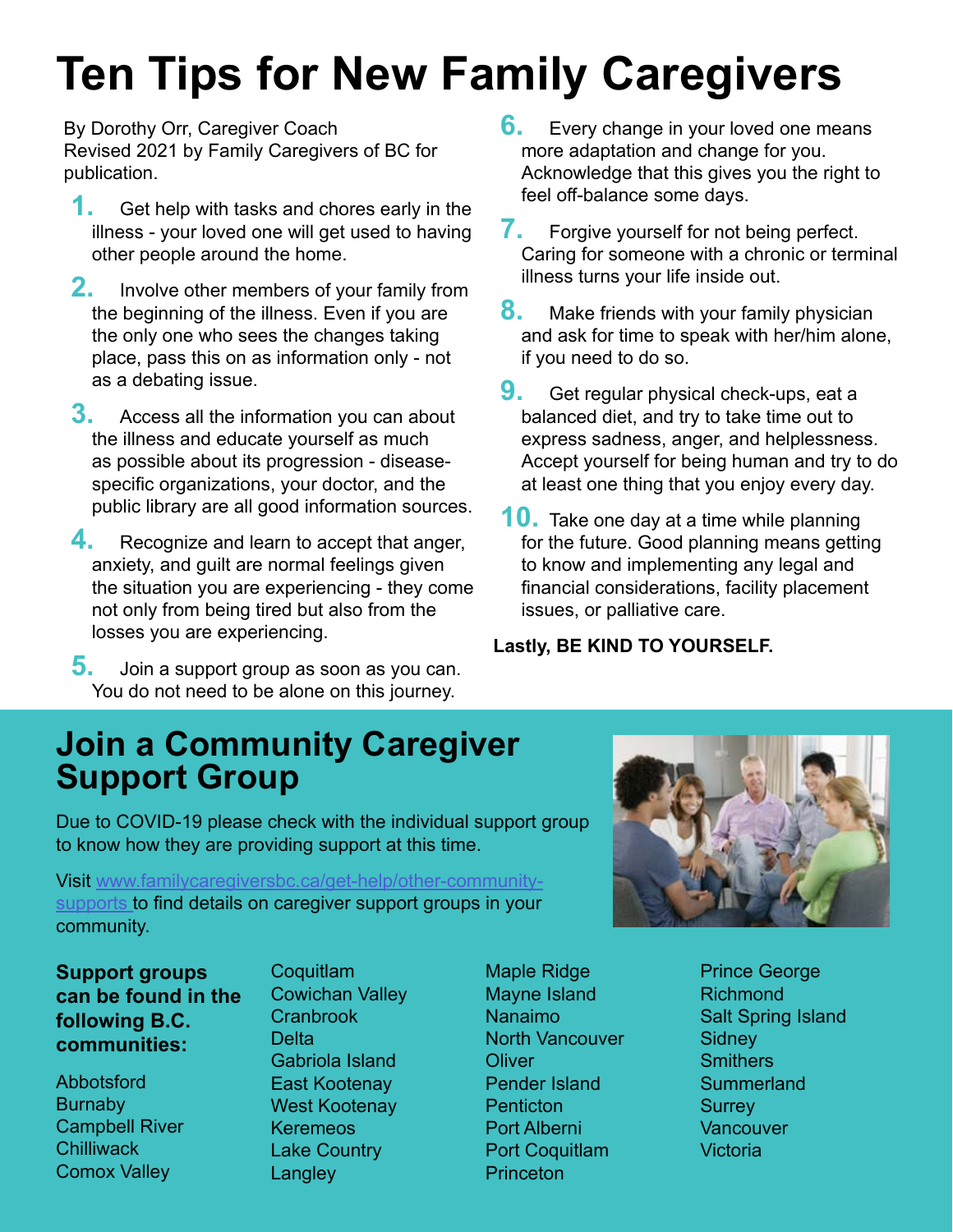## **Disease/Condition Specific Caregiver Support**

**ALS Society of BC**  1-800-708-3228

**Alzheimer Society of BC**  1-800-667-3742

**First Link Dementia Helpline**  1-800-936-6033

**BC Brain Injury Association** 604-984-1212

**British Columbia Schizophrenia Society** 1-888-888-0029

**BC Cancer Agency** [bccancer.bc.ca/contact](http://bccancer.bc.ca/contact)

### **Here to Help (for Mental Health)**

310-6789 (no area code; free available 24 hr)

**HSC British Columbia Resource Center** 604-822-7195

**MS Society of Canada (B.C.)**  1-800-268-7582

**Parkinson Society B.C.** 1-800-668-3330

**Stroke Recovery Association of BC** 1-888-313-3377

## **Provincial Resources**

#### **Anti Fraud Centre**

[www.antifraudcentre.ca](http://www.antifraudcentre.ca) 1-888-495-8501

#### **BC 211 - non-medical** [www.bc211.ca](http://www.bc211.ca)

### **BC Health Authority General Enquiry Lines**

**Fraser Health 1-855-412-2121**<br>**Interior Health 1-850-980-1400 Interior Health** 250-980-1400 **Island Health** 250-388-2273 or 1-888-533-2273 **Vancouver Coastal Health** 604-263-7377 **Northern Health** 250-565-7317

### **B.C. Ministry of Health**

[www.gov.bc.ca/health](http://www.gov.bc.ca/health ) 

- Visit [www.healthlinkbc.ca/healthtopics](http://www.healthlinkbc.ca/healthtopics) and put in the search term "Caregiver".
- Visit [www.patientsaspartners.ca](http://www.patientsaspartners.ca) for the free self-management activities offered through Patients as Partners

### **B.C. Palliative Care Benefits**

[www.health.gov.bc.ca/pharme/outgoing/](http://www.health.gov.bc.ca/pharme/outgoing/ palliative.html ) palliative.html

### **BC Seniors Guide**

[www.gov.bc.ca/seniors-guide](http://www.gov.bc.ca/seniors-guide) 1-877- 952-3181 PDF available in English, Chinese, French, Korean, Vietnamese, Punjabi and Farsi. Hard copy available in English, Chinese, French, Punjabi

### **Crisis Centre BC**

[crisiscentre.bc.ca/contact-us](http://crisiscentre.bc.ca/contact-us  ) 1-800-SUICIDE

(1-800-784-2433**)**

#### **Family Caregivers of British Columbia**

[www.familycaregiversbc.ca](http://www.familycaregiversbc.ca )  Caregiver Support Line: 1-877-520-3267

#### **Find Support BC**  [findsupportbc.com](http://findsupportbc.com)

### **First Nations Health Authorit**y

[www.fnha.ca](http://www.fnha.ca) Toll-free: 1-866-913-0033

### **HealthLink BC - medical**

[www.healthlinkbc.ca](http://www.healthlinkbc.ca  )  Call 811 anytime 24/7 to speak to a nurse.

**Here to Help - mental health** [www.heretohelp.bc.ca](http://www.heretohelp.bc.ca )

### **Pain BC**

www.painbc.ca

**The Nidus Personal Planning Resource Centre**  www.nidus.ca | info@nidus.ca

**Seniors First**  [www.seniorsfirstbc.ca](http://www.seniorsfirstbc.ca ) 

### **SAIL - Seniors Abuse & Information Line**

Vancouver - Metro 604-437-1940 Toll Free: 1-866-437-1940 (8am-8pm daily) Language Interpretation (9am-4pm M-F) [www.seniorsfirstbc.ca](mailto:www.seniorsfirstbc.ca?subject=)

#### **UBC Pharmacists Clinic**

[www.pharmsci.ubc.ca/pharmacists-clinic](http://www.pharmsci.ubc.ca/pharmacists-clinic)